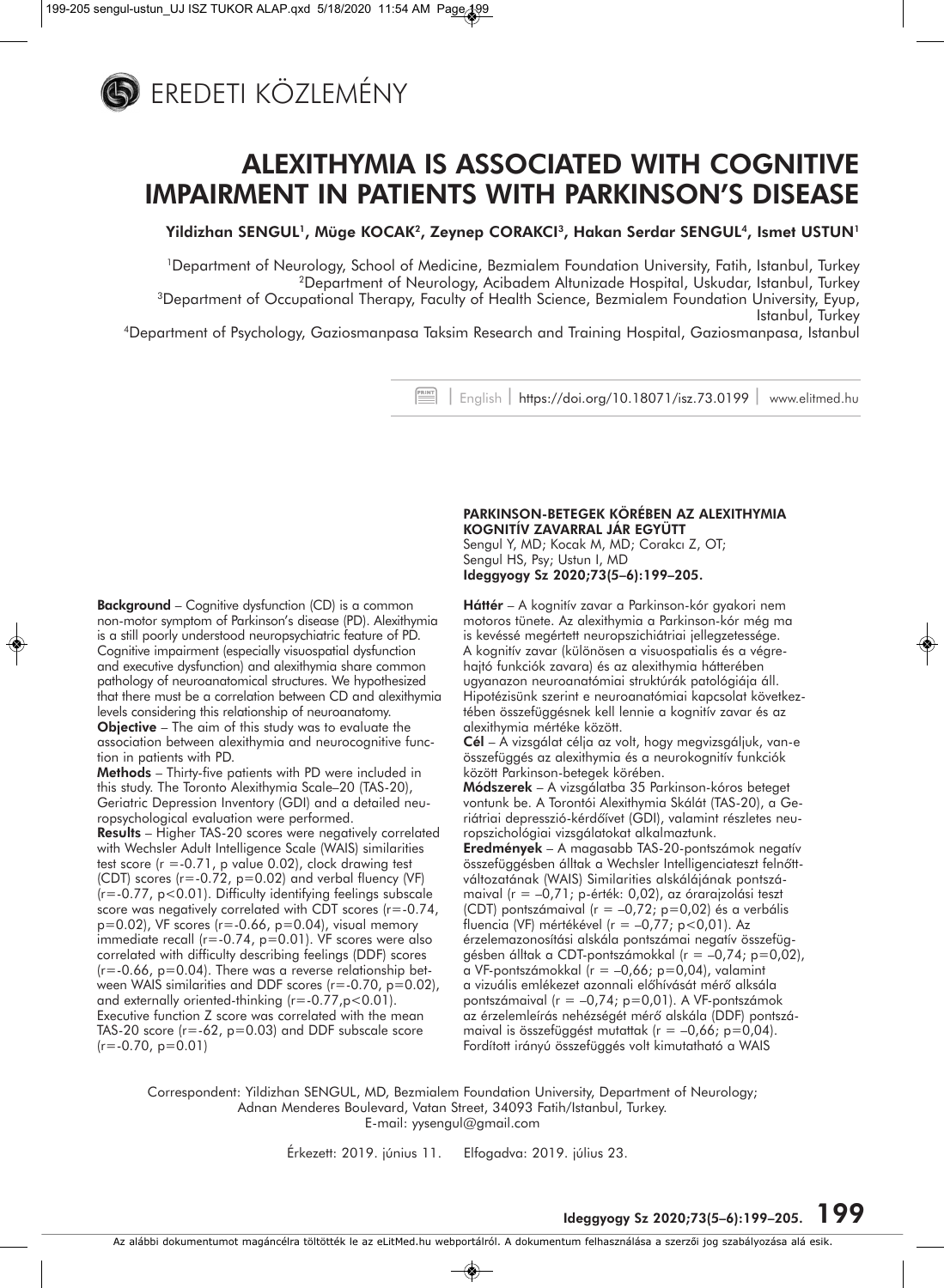**Conclusion** – Alexithymia was found to be associated with poorer performance on visuospatial and executive function test results. We also found that alexithymia was significantly correlated with depressive symptoms. Presence of alexithymia should therefore warn the clinicians for co-existing CD.

*Keywords: Parkinson's disease, alexithymia, cognitive impairment, visuospatial functions, executive functions*

Parkinson's disease (PD) is a progressive neu-<br>rodegenerative disorder characterized by degeneration of dopaminergic neurons in the nigrostriatal pathway, leading to decreased dopamine levels<sup>1</sup>. Median age of disease onset is around 60 years and incidence is shown to increase with age, up to 3% in those aged over 80 years<sup>2</sup>. The etiology and underlying causes of PD are yet to be fully elucidated; however, various genetic and environmental factors have been strongly associated with the development and progression of disease. Motor symptoms manifest themselves such as bradykinesia, rigidity, rest tremor and postural changes/instability, which are often collectively referred to as 'parkinsonian symptoms'. Non-motor symptoms of PD include cognitive dysfunction (CD), mood and affect disturbances, behavioral changes, sensory deficits, urogenital dysfunction, constipation etc3 . Although motor symptoms are usually observed first and thus considered the hallmarks of the disease, there is evidence that non-motor symptoms might precede motor symptoms, particularly disorders such as depression and hyposmia<sup>4</sup>. Among these non-motor symptoms, CD (or progressive cognitive decline) becomes a critical problem in the majority of patients and its results are often more severe than motor symptoms<sup>3</sup>. CD is present in around 25% of patients at diagnosis, and finally leads to Parkinson's disease dementia in up to 80% of patients within 10 years after diagnosis $5, 6$ .

Alexithymia is another non-motor symptom of PD. It is a personality trait which is defined as a cognitive-affective disorder characterized by problems in understanding emotional stimulus or describing them to other individuals, and also an inability to discriminate these from bodily sensaSimilarities és a DDT alskálák pontszámai (r = –0,70; p=0,02), valamint a külsô orientáltságú gondolkodás alskála pontszámai (r = –0,77; p<0,01) között. Összefüggés volt kimutatható a végrehajtó funkció Z alskála és a TAS-20-pontszámok középértéke (r = –62; p=0,03), valamint a DDF alskála pontszámai között (r = –0,70; p=0,01).

Következtetés – Összefüggés volt kimutatható az alexithymia és a visuospatialis, valamint a végrehajtó funkciókat mérô tesztek eredménye között. Az alexithymia és a dep resszív tünetek között szintén szignifikáns összefüggést találtunk. Az alexithymia megléte fel kell hívja a klinikus figyelmét a párhuzamosan fennálló kognitív zavarra.

*Kulcsszavak: Parkinson-kór, alexithymia, kognitív zavar, visuospatialis funkciók, végrehajtó funkciók*

tions7 . Few studies have shown that the pathogenesis of alexithymia and CD in PD frequently share common pathways (frontal areas, specifically the anterior cingulate cortex/ACC and prefrontal cortex)8 . However, studies focused on elucidating the relationships between alexithymia and CD in patients with PD are lacking.

Purpose of the present study was to investigate the relationships and possible correlations between alexithymia, neuropsychiatric symptoms and CD in patients with PD.

## **Methods**

Forty-five patients who were diagnosed as having idiopathic PD by a movement disorder neurologist according to United Kingdom Brain Bank Criteria9 were consecutively enrolled in this study from the Neurology Department of the Bezmialem Foundation University Hospital outpatient clinic between August 2017 and July 2018. The study was conducted in accordance with the ethical principles stated in the "Declaration of Helsinki" and was approved by the Ethical Committee of the Bezmialem Foundation University Hospital. Informed consent (written) was obtained from the participants after the nature of the procedures had been fully explained. Exclusion criteria were as follows: having vitamin B12 or folate deficiency, severe anemia, hypo- or hyperthyroidism, end-stage liver or kidney diseases, using psychiatric medications, having a history of stroke, dementia, any kind of brain surgery. Ten patients were excluded from the study according to our exclusion criteria.

Disease severity was determined via the Hoehn and Yahr Scale (HYS)<sup>10</sup> in all patients. Routine

Az alábbi dokumentumot magáncélra töltötték le az eLitMed.hu webportálról. A dokumentum felhasználása a szerzôi jog szabályozása alá esik.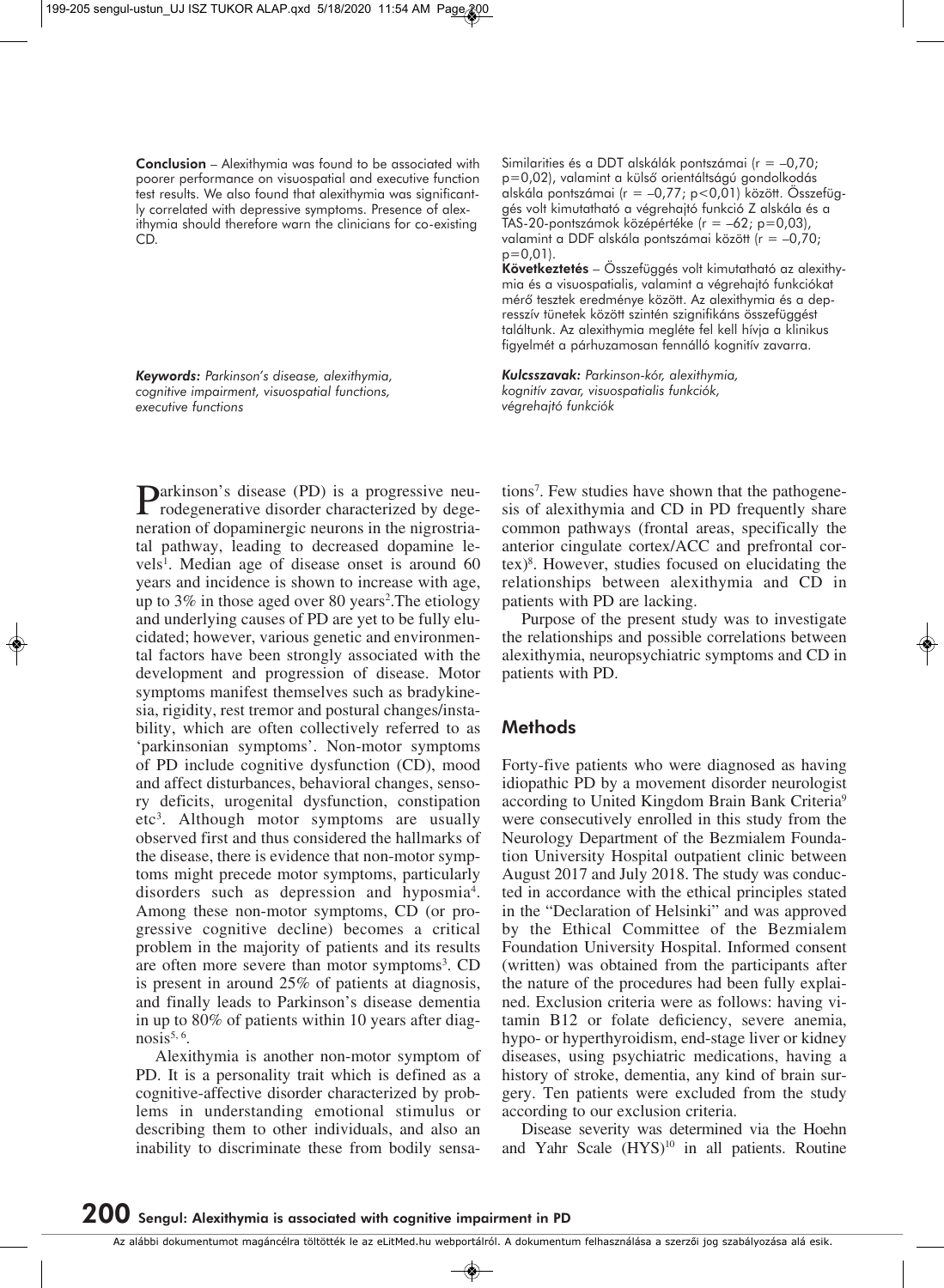| Cognitive<br>Domains             | Neuropsychological Tests                                                                                                                                                                                                                                | TAS-20 Total<br>Score                                                       | <b>TAS-20 Subscale Scores</b><br>Difficulty in<br>identifiying<br>feelings                                                                                                                     | Difficulty in<br>describing<br>feelings                                                                                                                                                                                                                                                                                                                                                                      | External oriented<br>thinking                                                                                 |
|----------------------------------|---------------------------------------------------------------------------------------------------------------------------------------------------------------------------------------------------------------------------------------------------------|-----------------------------------------------------------------------------|------------------------------------------------------------------------------------------------------------------------------------------------------------------------------------------------|--------------------------------------------------------------------------------------------------------------------------------------------------------------------------------------------------------------------------------------------------------------------------------------------------------------------------------------------------------------------------------------------------------------|---------------------------------------------------------------------------------------------------------------|
| Attention                        | Digit Span: Forward<br>Backward                                                                                                                                                                                                                         | $r=0.04$ , $p=0.91$<br>$r = 0.28$ , $p = 0.44$                              | $r=0.35$ , $p=0.32$<br>$r = -0.93$ , $p = 0.80$                                                                                                                                                | $r = -0.20$ , $p = 0.58$<br>$r=0.39$ , $p=0.26$                                                                                                                                                                                                                                                                                                                                                              | $r = -0.83$ , $p = 0.82$<br>$r=0.46$ , $p=0.19$                                                               |
| Visuospatial<br><b>Functions</b> | Benton Judgement of Line<br>Orientation Test<br>Benton Face Recognition<br>WMS** Visual Reproduction<br>Subtest<br>Clock Drawing Test                                                                                                                   | $r = -0.14$ , $p = 0.71$                                                    | $r=0.31$ , $p=0.38$ $r=-0.09$ , $p=0.80$ $r=0.58$ , $p=0.08$<br>$r = -0.26$ , $p = 0.46$ $r = 0.16$ , $p = 0.67$<br>$r = -0.72$ , $p = 0.02$ $r = -0.74$ , $p = 0.02$ $r = -0.49$ , $p = 0.16$ |                                                                                                                                                                                                                                                                                                                                                                                                              | $r = 0.27$ , $p = 0.45$<br>$r = -0.31$ , $p = 0.39$<br>$r = -0.52$ , $p = 0.12$                               |
| Executive<br><b>Functions</b>    | Stroop Test<br><b>WAIS*** Similarities Phonemic</b><br>Verbal Fluency: (KAS)<br>Semantic Verbal Fluency: (Animal) r=0.72, p<0.01                                                                                                                        | $r=0.02$ , $p=0.96$<br>$r = -0.71$ , $p = 0.02$<br>$r = -0.51$ , $p = 0.13$ | $r=0.23$ , $p=0.52$<br>$r = -0.32$ , $p = 0.36$<br>$r = -0.31$ , $p = 0.38$<br>$r = -0.66$ , $p = 0.04$                                                                                        | $r = -0.09$ , $p = 0.80$<br>$r = -0.70$ , $p = 0.02$<br>$r=0.59$ , $p=0.07$<br>$r = -0.66$ , $p = 0.04$                                                                                                                                                                                                                                                                                                      | $r = -0.14$ , $p = 0.69$<br>$r = -0.77$ , $p = 0.009$<br>$r = -0.29$ , $p = 0.41$<br>$r = -0.55$ , $p = 0.09$ |
| Verbal<br>Memory                 | Immediate Recall<br>Verbal memory processing test<br>total score<br>WMS Logical memory test<br>(immediate recall)<br><b>Delayed Recall</b><br>Verbal memory processing test<br>(spontaneous recognition)<br>WMS Logical memory test<br>(delayed recall) |                                                                             |                                                                                                                                                                                                | $r = -.043, p = 0.21$ $r = .0.18, p = 0.61$ $r = .0.39, p = 0.26$ $r = .0.43, p = 0.22$<br>$r = -0.50$ , $p = 0.14$ $r = -0.32$ , $p = 0.37$ $r = -0.42$ , $p = 0.23$ $r = -0.53$ , $p = 0.12$<br>$r = -0.23$ , $p = 0.53$ $r = -0.01$ , $p = 0.98$ $r = -0.40$ , $p = 0.26$ $r = -0.13$ , $p = 0.73$<br>$r = -0.49$ , $p = 0.16$ $r = -0.48$ , $p = 0.16$ $r = -0.28$ , $p = 0.44$ $r = -0.46$ , $p = 0.19$ |                                                                                                               |
| Visual<br>Memory                 | WMS Visual reproduction subtests:<br>WMS I: immediate recal<br>IWMS II: delayed recall                                                                                                                                                                  |                                                                             | $r = -0.30$ , $p = 0.40$ $r = -0.09$ , $p = 0.81$<br>$r = -0.39$ , $p = 0.27$ $r = -0.74$ , $p = 0.01$                                                                                         |                                                                                                                                                                                                                                                                                                                                                                                                              | $r = -0.32$ , $p = 0.37$ $r = -0.37$ , $p = 0.30$<br>$r = -0.06$ , $p = 0.87$ $r = -0.07$ , $p = 0.85$        |
| Language                         | <b>Boston Naming Test</b>                                                                                                                                                                                                                               |                                                                             | $r=0.99$ , $p=0.79$ $r=0.41$ , $p=0.24$                                                                                                                                                        |                                                                                                                                                                                                                                                                                                                                                                                                              | $r = -0.03$ , $p = 0.93$ $r = -0.26$ , $p = 0.47$                                                             |

**Table 1.** *Correlations\* of cognitive tests and Toronto Alexithymia Scale-20 (TAS-20) and subscales scores*

\* \*Partial Correlations, *controlling for age, education level, GDI score.*

\*\* WMS: *Wechsler Memory Scale*

\*\*\*WAIS: Wechsler Adult Intelligence Scale

hemogram, biochemical and hormonal tests including thyroid functions were performed at enrollment. The duration of the disease and family history were noted. The Toronto Alexithymia Scale (TAS-20)<sup>11</sup> and Geriatric Depression Inventory (GDI)<sup>12</sup> were performed in all patients. Neuropsychological evaluation and tests were performed by trained occupational therapist and evaluated by a neuropsychologist experienced in general neurology and movement disorders.

*Toronto Alexithymia Scale-20 (TAS-20):* This scale is comprised of 20 items which measure alexithymia based on the evaluation of 3 subscales (recognition of feelings, expression of feelings and external-oriented thinking). Each item is rated on a 5-point Likert scale. Based on total score (ranging from 20 to 100), the presence and degree of alexithymia is determined as follows: 50 points is defined as no alexithymia, 51-60 points indicates high possibility for alexithymia, while those with a score in excess of 61 points are accepted to have definite alexithymia<sup>13</sup>.

*Geriatric Depression Scale (GDS):* The 'long form' of the GDS (GDS-30) is a scale consisting of 30 questions answered with either 'yes' or 'no'. Each item represents 1 point; a score of 0-9 is accep ted as normal, 10-19 is defined as mild depression, and >20 points is defined as severe depression. The Turkish language translation, validity and reliability of the GDS-30 have been performed $14, 15$ .

*Neuropsychological evaluation* consisted of Wechsler Memory Scale Revised (WMS-R) Number Range, WMS-R Visual Production Test, Verbal Memory Process Test, WMS Logical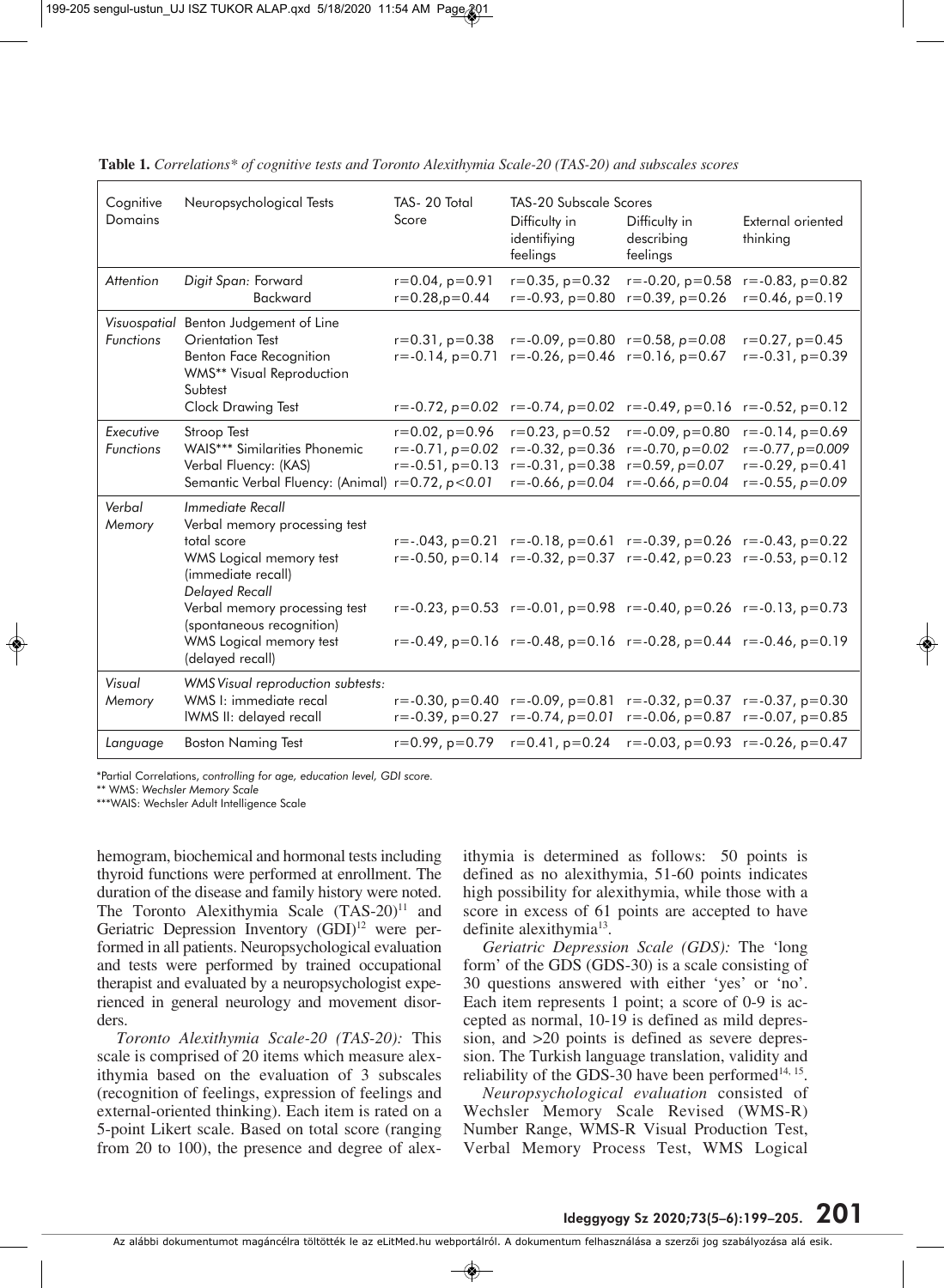

**Figure 1.** *Correlations between Clock drawing test (CDT) and Toronto Alexithymia Scale-20 (TAS-20)*



**Figure 2.** *Correlations between Category Fluency (CF) and Toronto Alexithymia Scale-20 (TAS-20)*



**Figure 3.** *Correlations between similarities and Toronto Alexithymia Scale- 20 (TAS-20)*

Memory, Benton Line orientation Test, Benton Face Recognition Test, Stroop Test, WMS Mental Control, Boston Naming Test, Verbal Fluency Tests (Animal Counting, KAS- verbal fluency test, Fruit-Name Fluency), Clock drawing test. Turkish version of a neuropsychological test battery was prepared to evaluate different domains of cognitive function including attention, executive function (EF), visuospatial functions (VSF), verbal memory (VeM) (immediate recall-IR and delayed recall-DR), visual memory (ViM) (IR and DR) and language. Turkish version of mentioned tests were used<sup>16–20</sup>. Neuropsychological evaluation of the participants was carried out by an occupational therapist experienced in neuropsychological testing and interpreted by a neuropsychologist blinded to patient data. Distribution of tests by cognitive domains can be seen in **Table 1**.

#### STATISTICAL ANALYSIS

The SPSS version 21.0 computer software (IBM, Armonk, NY, USA) was used for all statistical analyses. Descriptive statistical methods were used to analyze the data and frequency, percentage, mean, and standard deviation were used to describe the demographic characteristics of patients. Spearman correlation analysis was used to evaluate the relationship between HYS and TAS-20 score. Z scores were calculated for each cognitive domain. The relationship between alexithymia and cognitive domains were analyzed using partial correlation analysis controlling for age, gender, education level and GDI scores. The partial correlation analysis let us to avoid the effect of age, gender, educational level, depressive symptoms on cognitive functions and alexithymia levels. P values less or equal to 0.05 were considered to show statistical significance.

## **Results**

A total of thirty-five patients (mean age 71.2±10.5 years, 22 male/13 female) with PD were included in the study. The mean duration of the disease (years) was  $6.5\pm3.8$ , and the mean HYS score was  $1.5\pm0.5$ . Demographic characteristics of the study group are given in **Table 2.** The mean TAS-20 score was  $49.9 \pm 10.2$  and GDI score was  $10.3 \pm 6.7$ .

#### CORRELATIONS OF ALEXITHYMIA LEVELS

There was no correlation between TAS- 20 and HYS scores  $(r=0.23, p=0.24)$ . TAS-20 scores were found to demonstrate a significant and negative cor-

Az alábbi dokumentumot magáncélra töltötték le az eLitMed.hu webportálról. A dokumentum felhasználása a szerzôi jog szabályozása alá esik.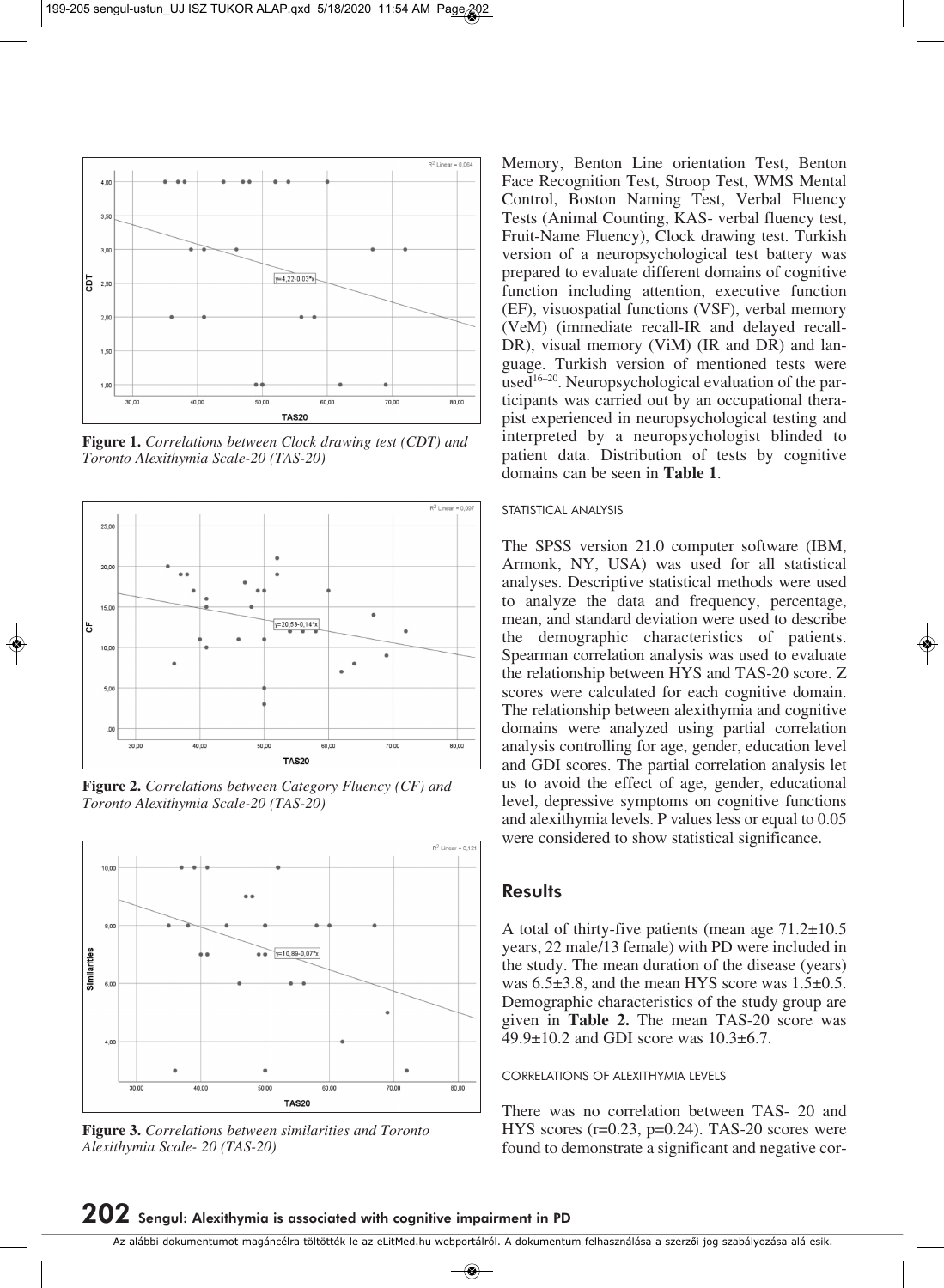relation with WAIS similarities test scores (r=-0.71, p=0.02), clock drawing test scores (r=-0.72, p=0.02), and semantic verbal fluency (r=-0.77, p<0.01, **Table 1**) **(Figure 1, 2, 3)**. Correlation analysis revealed a significant correlation between TAS-20 score and GDI score (r=0.44, p=0.03).

## *Correlations between alexithymia and cognitive domains*

Executive function Z score was correlated with the mean TAS-20 score  $(r=-62, p=0.03)$  and difficulty describing feelings subscale  $score(r=0.70, p=0.01)$ .

#### *Correlations of alexithymia subscales*

*Difficulty identifying feelings* subscale scores were negatively correlated with the clock drawing test score  $(r=0.74, p=0.01)$ , and semantic verbal fluency test score (r=-0.66, p=0.04), visual memory delayed recall ( $r=-0.74$ ,  $p=0.01$ ), visual memory immediate recall (r= $-0.74$ , p= $0.01$ ).

*Difficulty describing feelings* subscale scores were negatively correlated with semantic verbal fluency test score ( $r = -0.66$ ,  $p = 0.04$ ) and WAIS similarities score ( $r=-0.70$ ,  $p=0.02$ ).

*Externally oriented-thinking* subscale scores were negatively correlated with WAIS similarities score (r= $-0.77$ , p= $0.01$ ).

Correlations between TAS-20 subscales and cognitive tests can be seen in **Table 1**.

## **Discussion**

With regard to the main issue of the present study, our data suggest a specific association between alexithymia and CD including visual-spatial abilities and executive functions. Our findings demonstrated a reverse and significant relationship between alexithymia levels and clock drawing, similarities, verbal fluency. We also found that alexithymia score was significantly correlated with the pre sence of depressive symptoms in patients with PD.

In the last three decades, non-motor symptoms of PD have become well recognized. Impairments of several cognitive domains, including working memory and executive functions, visuospatial skills have been shown to develop in the early stages of PD. Recent data have shown a reduction in the connection pathways that lie within the frontostriatal tract, suggesting that these are related to cognitive and behavioral disorders in patients with  $PD^{21, 22}$ . Alexithymia is a behavioral non-motor symptom of PD which has received little attention<sup>23</sup>. Previous

**Table 2.** *Demographic features of the study group*

|                                             | $n = 35$          |  |
|---------------------------------------------|-------------------|--|
| Age, years                                  | $71.17 \pm 10.51$ |  |
| Gender                                      |                   |  |
| Male                                        | 22 (62.8%)        |  |
| Female                                      | 13 (37.2%)        |  |
| Education                                   |                   |  |
| Illiterate, n                               | 2(5.7%)           |  |
| Literate, n                                 | 4 (11.4 %)        |  |
| Primary school, n                           | 27 (77.1%)        |  |
| High School, n                              | 2(5.7%)           |  |
| Toronto alexithymia scale-20 score (mean)   | $49.9 \pm 10.2$   |  |
| Geriatric depression inventory score (mean) | $10.3 \pm 6.7$    |  |

Data are presented as mean ± Standard deviation

researches showed that the prevalence of alexithymia was significantly higher in PD patients than in healthy subjects $23-25$ . Studies involving neuroimaging have shown that alexithymia may be caused by problems in frontal areas, especially the prefrontal cortex, and some studies suggested that connections between basal ganglia and prefrontal pathways are important in the emotional dysregulation observed in PD<sup>24</sup>. With this shared neuroanatomical background of CD and alexithymia in mind, we hypothesized that alexithymia is related with CD, especially associated with these brain structures which include frontal functions such as executive function, and visuospatial processing. It has been shown that impairment of executive functions is related to frontostriatal disorders in PD<sup>26</sup>. Previous studies demonstrated a relationship between alexithymia and executive dysfunction which was explained by the 'frontal model' of alexithymia<sup>7, 8, 27, 28</sup>. Our study supports their findings: we found relationship between alexithymia levels and similarities, verbal fluency which evaluate executive functions. In addition, patients who experience difficulty describing their feelings have lower verbal fluency test scores.

Visuospatial dysfunction is another core symptom of CD in PD. *Bogdanova* et al. have revealed that the visuospatial cognitive component reflecting parietal dysfunction was affected in alexithymic PD patients<sup>8</sup>. High TAS-20 scores were found to be associated with low visual-spatial ability test scores, especially those involving emotional stimu- $\text{lus}^{7, 8}$ . This suggests an association in these patients between alexithymia and right hemisphere dysfunction, as the right hemisphere is particularly involved in processing visual-spatial information<sup>7</sup>. Our patients who have higher alexithymia levels have lower clock drawing test scores which reflect impaired visuospatial function.

Az alábbi dokumentumot magáncélra töltötték le az eLitMed.hu webportálról. A dokumentum felhasználása a szerzôi jog szabályozása alá esik.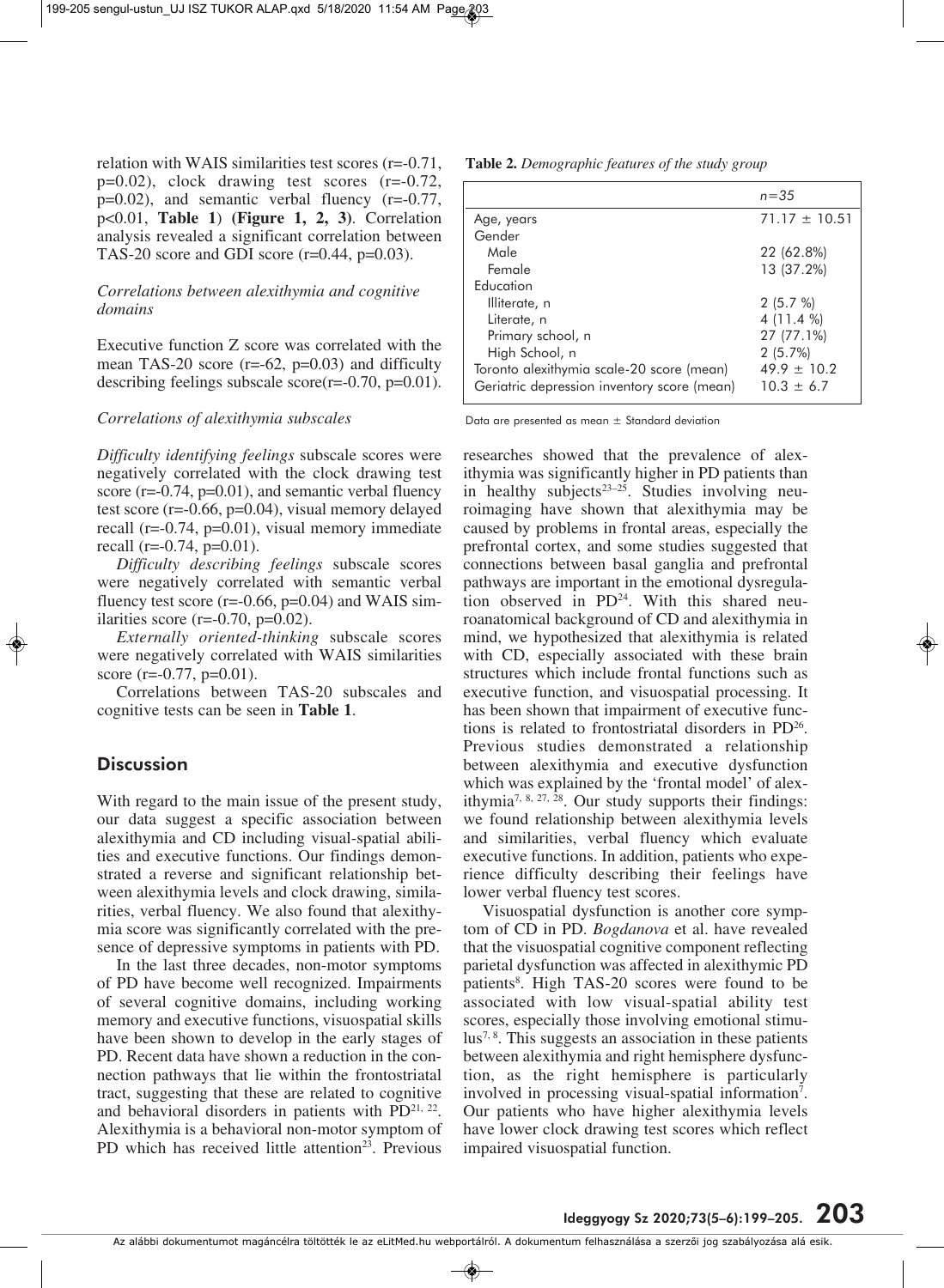Investigators focused their research on the relationship between neuropsychiatric symptoms and alexithymia in PD29–33. *Costa* et al. carried out the first study about alexithymia and its relationship with depression in PD31. *Poletti* et al. confirmed their results<sup>32</sup>. Considering their findings and our results, it is feasible to suggest that the presence of alexithymia may be associated with the development of affective disorders including depression.

The present study has some limitations to be mentioned. First, the number of patients involved in the study is relatively low. Nevertheless, despite the relatively low number of patients enrolled in the study, our findings point to the importance of alexithymia in patients with PD. Secondly there were not healthy controls, and pharmacotherapy of the patients was not mentioned. Future studies with cross sectional design are needed.

The strength of this study is that we performed a detailed neuropsychological evaluation.

Finally, the present study demonstrates that TAS-20 score, indicating the severity of alexithy mia, is associated with CD and depressive symptoms in patients with PD. We believe that alexithymia, which is roughly defined as lack of the abi lity to express emotions, is associated with poor cognitive functions (especially executive function and visuospatial function) and presence of depression in patients with PD. Therefore, alexithymia should be a focus of interest for neurologists who are confront with PD patients, and the presence of alexithymia should alert physicians to the possibility of CD and possible depression.

#### *FUNDING*

*There is no funding source in this study.*

#### *DISCLOSURE OF INTEREST*

*The authors report no conflict of interest.*

### *ACKNOWLEDGEMENTS*

*We thank the study participants and control subjects for their contributions to this study. Correspon ding author thanks Turkish Neurological So ciety and Dr. Rumeyza Kazancıoglu for their support.*

## **REFERENCES**

- 1. *Rizek P, Kumar N, Jog MS*. An update on the diagnosis and treatment of Parkinson disease. Cmaj 2016;188(16):1157-65. https://doi.org/10.1503/cmaj.151179
- 2. *Lee A, Gilbert RM.* Epidemiology of Parkinson disease. Neurologic Clinics 2016;34(4):955-65.
- 3. Chaudhuri KR, Healy DG, Schapira AH. Non-motor symptoms of Parkinson's disease: diagnosis and management. The Lancet Neurology 2006;5(3):235-45. https://doi.org/10.1016/s1474-4422(06)70373-8
- 4. *Tibar H, El Bayad K, Bouhouche A, Haddou AB, Hachmia E, Benomar A, et al*. non-motor symptoms of Parkinson's disease and their impact on quality of life in a cohort of Moroccan patients. Frontiers in Neurology 2018;9:170. https://doi.org/10.3389/fneur.2018.00170
- 5. *Fengler S, Liepelt–Scarfone I, Brockmann K, Schäffer E, Berg D, Kalbe E.* Cognitive changes in prodromal Parkinson's disease: a review. Movement Disorders 2017;32(12): 1655-66. https://doi.org/10.1002/mds.27135
- 6. *Hely MA, Reid WG, Adena MA, Halliday GM, Morris JG*. The Sydney multicenter study of Parkinson's disease: the inevitability of dementia at 20 years. Movement Disorders 2008;23(6):837-44. https://doi.org/10.1002/mds.21956
- 7. *Costa A, Peppe A, Carlesimo GA, Salamone G, Calta gi rone C.* Neuropsychological correlates of alexithymia in Parkinson's disease. Journal of the International Neuropsychological Society 2007;13(6):980-92. https://doi.org/10.1017/s1355617707071329
- 8. *Bogdanova Y, Cronin-Golomb A*. Alexithymia and apathy in Parkinson's disease: neurocognitive correlates. Behavioural Neurology 2013;27(4):535-45. https://doi.org/10.1155/2013/682393
- 9. *Daniel SE, Lees AJ.* Parkinson's Disease Society Brain Bank, London: overview and research. J Neural Transm Suppl 1993;39:165-72.
- 10. *Obeso JA, Stamelou M, Goetz CG, et al*. Past, present, and future of Parkinson's disease: A special essay on the 200th Anniversary of the Shaking Palsy. Mov Disord 2017;32: 1264-310.

https://doi.org/10.1002/mds.26904

- 11. *Güleç H, Köse S, Güleç MY, Çitak S, Evren C, Borckardt J, et al.* Reliability and factorial validity of the Turkish version of the 20-item Toronto alexithymia scale (TAS-20). Klinik Psikofarmakoloji Bulteni 2009;19(3):214. https://doi.org/10.1080/10177833.2010.11790647
- 12. *Ertan T, Eker E*. Reliability, validity, and factor structure of the geriatric depression scale in Turkish elderly: are there different factor structures for different cultures? International Psychogeriatrics 2000;12(2):163-72. https://doi.org/10.1017/s1041610200006293
- 13. *Bagby RM, Parker JD, Taylor GJ.* The twenty-item Toronto Alexithymia Scale – I. Item selection and crossvalidation of the factor structure. Journal of Psychosomatic Research 1994;38(1):23-32. https://doi.org/10.1016/0022-3999(94)90005-1
- 14. *Yesavage JA, Brink TL, Rose TL, Lum O, Huang V, Adey M, Leirer VO*. Development and validation of a geriatric dep ression screening scale: a preliminary report. Journal of Psychiatric Research 1982;17(1):37-49. https://doi.org/10.1016/0022-3956(82)90033-4
- 15. *Durmaz B, et al.* Validity and reliability of geriatric depression scale-15 (short form) in Turkish older adults. Northern Clinics of Istanbul 2018;5:216-20. https://doi.org/10.14744/nci.2017.85047

# **204 Sengul: Alexithymia is associated with cognitive impairment in PD**

Az alábbi dokumentumot magáncélra töltötték le az eLitMed.hu webportálról. A dokumentum felhasználása a szerzôi jog szabályozása alá esik.